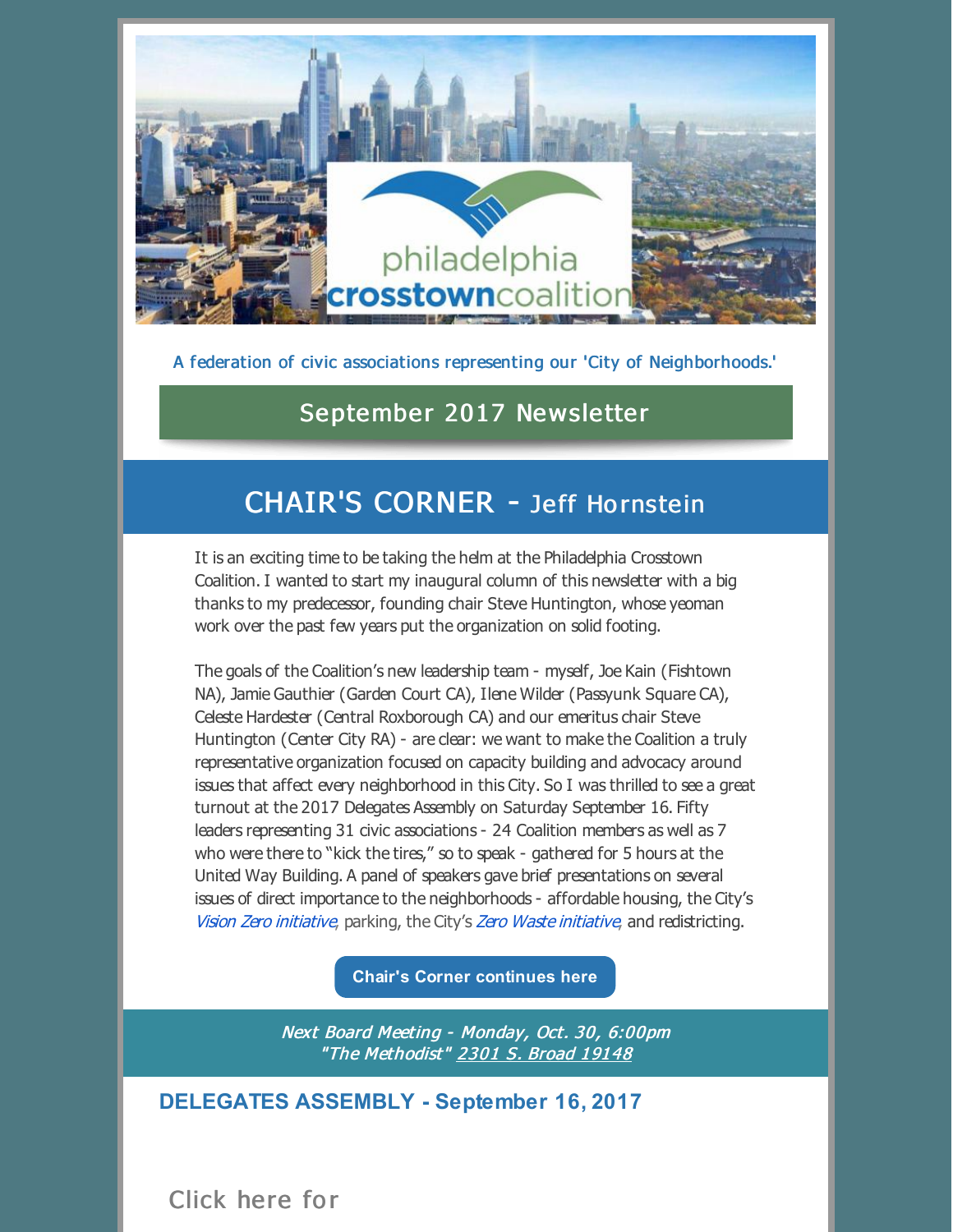[Assembly](http://files.constantcontact.com/e45d3cec401/6d1f82cd-cdac-49bc-93a9-98c6ad78476a.pdf) **Presentation** 

[and](http://files.constantcontact.com/e45d3cec401/43e361d4-c1d0-423b-8856-f508aa79876e.pdf) No tes

# **Affordable Housing<br>PRESERVATION** Zero Waste **INABILITY Parking & Transportation<br>WISION ZERO**

# IDEA CENTRAL



Waste Not! I deas big and small have been cropping up all over the City to address problems created by trash and recycling, on the streets and in landfills. Check out these links to see if there is an idea that fits your community.

Fishto wn Fish [Heads](https://starnewsphilly.com/fna-baits-artists-for-feed-the-fish-project-aa2c25b94d3e)

NLNA [puts](http://www.nlna.org/new-recycling-program-at-the-community-center-bins-with-lids/) a lid on it

**Click here to read about [CleanPHL's](http://cleanphl.org) Zero Waste program**

# DID YOU SEE THIS?



#### PLAN FOR SAFETY: **VISION ZERO**

[Philadelphia](http://www.philly.com/philly/business/transportation/448469143.html) releases three-year plan to improve street safety



#### FREE FOR CIVICS . . .

"Soak It Up Adoption" grants available to civics for maintenance of and education about green stormwater [infrastructure](https://docs.google.com/document/d/1bsQnFUUz72oSaoOe32demlxsFX9WnH-1XPq7C9CIauo/edit#) - and it's free money for civics

#### IN THE HOUSE JUDICIARY